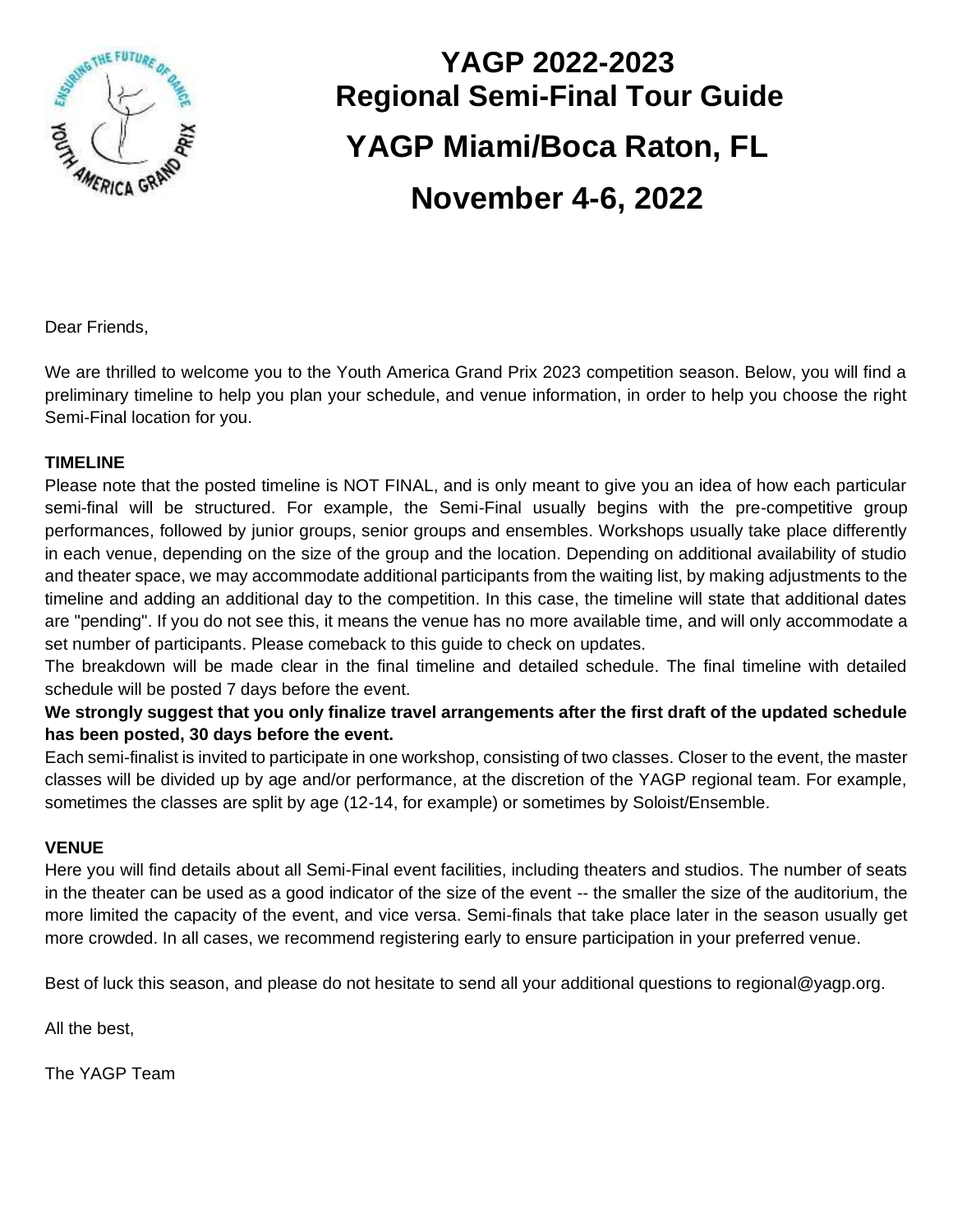# **YAGP 2022 Miami/Boca Raton, FL Important Information**

**About the Venue:** Beautiful Countess de Hoernle Theatre located on the campus of Spanish River High School. A new, state-of-the-art facility has 792 seats.

# **Theater:**

**Theater**: Countess de Hoernle Theatre **Website:** [https://www.spanishrivertheater.org](https://www.spanishrivertheater.org/) **Address**: 5100 Jog Road, Boca Raton, FL 33496 **Stage Size:** 37"W x 29'D **Auditorium Size**: 792 **Nearby restaurants**: A variety of options within a 10 min driving distance from Theater. **Parking**: Onsite parking, free of charge



**Studios: The Harid Conservatory Address:** 2285 Potomac Road, Boca Raton, FL 33431-5518 **<http://harid.edu/about-the-school/>**

The HARID Conservatory, in Boca Raton, Florida, was established in 1987 to provide superior professional training for gifted young dancers. Students from across the United States and from other countries are selected for enrollment through audition.